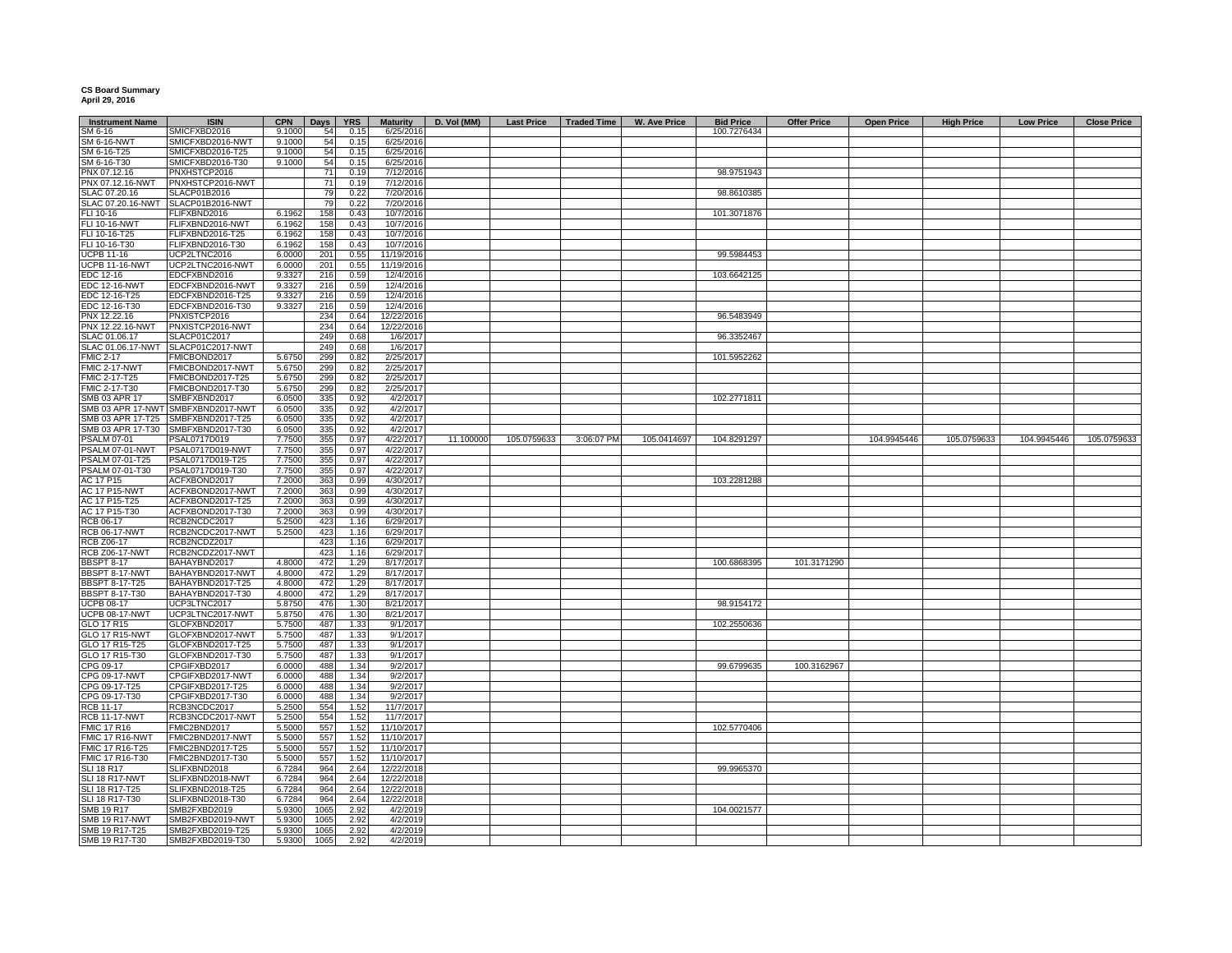| <b>Instrument Name</b>      | <b>ISIN</b>                      | <b>CPN</b>      | <b>Days</b>  | <b>YRS</b>   | <b>Maturity</b>       | D. Vol (MM) |             |            | Last Price   Traded Time   W. Ave Price | <b>Bid Price</b> | <b>Offer Price</b> | <b>Open Price</b> | <b>High Price</b> | <b>Low Price</b> | <b>Close Price</b> |
|-----------------------------|----------------------------------|-----------------|--------------|--------------|-----------------------|-------------|-------------|------------|-----------------------------------------|------------------|--------------------|-------------------|-------------------|------------------|--------------------|
| SMB 04-19                   | SMBFXBND2019                     | 10.5000         | 1066         | 2.92         | 4/3/2019              |             |             |            |                                         | 111.1721304      |                    |                   |                   |                  |                    |
| SMB 04-19-NWT               | SMBFXBND2019-NWT                 | 10.5000         | 1066         | 2.92         | 4/3/2019              |             |             |            |                                         |                  |                    |                   |                   |                  |                    |
| SMB 04-19-T25               | SMBFXBND2019-T25                 | 10.5000         | 1066         | 2.92         | 4/3/2019              |             |             |            |                                         |                  |                    |                   |                   |                  |                    |
| SMB 04-19-T30               | SMBFXBND2019-T30                 | 10.5000         | 1066         | 2.92         | 4/3/2019              |             |             |            |                                         |                  |                    |                   |                   |                  |                    |
| ALI 19 R17                  | ALIFXBND2019                     | 5.6250          | 1090         | 2.98         | 4/27/2019             |             |             |            |                                         | 104.1019113      |                    |                   |                   |                  |                    |
| ALI 19 R17-NWT              | ALIFXBND2019-NWT                 | 5.6250          | 1090         | 2.98         | 4/27/2019             |             |             |            |                                         |                  |                    |                   |                   |                  |                    |
| ALI 19 R17-T25              | ALIFXBND2019-T25                 | 5.6250          | 1090         | 2.98         | 4/27/2019             |             |             |            |                                         |                  |                    |                   |                   |                  |                    |
| ALI 19 R17-T30              | ALIFXBND2019-T30                 | 5.6250          | 1090         | 2.98         | 4/27/201              |             |             |            |                                         |                  |                    |                   |                   |                  |                    |
| GLO 19 R17                  | GLOFXBND2019                     | 6.0000          | 1125         | 3.08         | 6/1/2019              | 20.000000   | 105.6191403 | 3:38:33 PM | 105.6191404                             | 105.0262901      |                    | 105.6191403       | 105.6191403       | 105.6191403      | 105.6191403        |
| <b>GLO 19 R17-NWT</b>       | GLOFXBND2019-NWT                 | 6.0000          | 1125         | 3.08         | 6/1/2019              |             |             |            |                                         |                  |                    |                   |                   |                  |                    |
| GLO 19 R17-T25              | GLOFXBND2019-T25                 | 6.0000          | 1125         | 3.08         | 6/1/2019              |             |             |            |                                         |                  |                    |                   |                   |                  |                    |
| GLO 19 R17-T30              | GLOFXBND2019-T30                 | 6.0000          | 1125         | 3.08         | 6/1/2019              |             |             |            |                                         |                  |                    |                   |                   |                  |                    |
| FLI 19 R17                  | FLIFXBND2019                     | 6.2731          | 1132         | 3.10         | 6/8/2019              |             |             |            |                                         | 105.5469539      |                    |                   |                   |                  |                    |
| <b>FLI 19 R17-NWT</b>       | FLIFXBND2019-NWT                 | 6.2731          | 1132         | 3.10         | 6/8/2019              |             |             |            |                                         |                  |                    |                   |                   |                  |                    |
| FLI 19 R17-T25              | FLIFXBND2019-T25                 | 6.2731          | 1132         | 3.10         | 6/8/2019              |             |             |            |                                         |                  |                    |                   |                   |                  |                    |
| FLI 19 R17-T30<br>SM 19 R17 | FLIFXBND2019-T30<br>SMICFXBD2019 | 6.273<br>6.0000 | 1132<br>1170 | 3.10<br>3.20 | 6/8/2019<br>7/16/2019 |             |             |            |                                         | 105.1089046      |                    |                   |                   |                  |                    |
| <b>SM 19 R17-NWT</b>        | SMICFXBD2019-NWT                 | 6.0000          | 1170         |              | 7/16/2019             |             |             |            |                                         |                  |                    |                   |                   |                  |                    |
| SM 19 R17-T25               | SMICFXBD2019-T25                 | 6.0000          | 1170         | 3.2C<br>3.20 | 7/16/2019             |             |             |            |                                         |                  |                    |                   |                   |                  |                    |
| SM 19 R17-T30               | SMICFXBD2019-T30                 | 6.0000          | 1170         | 3.20         | 7/16/2019             |             |             |            |                                         |                  |                    |                   |                   |                  |                    |
| <b>FMIC 19 R17</b>          | FMICBOND2019                     | 5.7500          | 1195         | 3.27         | 8/10/2019             |             |             |            |                                         | 98.5297618       |                    |                   |                   |                  |                    |
| FMIC 19 R17-NWT             | FMICBOND2019-NWT                 | 5.7500          | 1195         | 3.27         | 8/10/2019             |             |             |            |                                         |                  |                    |                   |                   |                  |                    |
| FMIC 19 R17-T25             | FMICBOND2019-T25                 | 5.7500          | 1195         | 3.27         | 8/10/2019             |             |             |            |                                         |                  |                    |                   |                   |                  |                    |
| FMIC 19 R17-T30             | FMICBOND2019-T30                 | 5.7500          | 1195         | 3.27         | 8/10/2019             |             |             |            |                                         |                  |                    |                   |                   |                  |                    |
| JGS 08-19                   | JGSFXBND2019                     | 5.2317          | 121          | 3.32         | 8/27/2019             | 5.000000    | 104.1821991 | 2:30:36 PM | 104.1821991                             | 103.2377620      |                    | 104.1821991       | 104.1821991       | 104.1821991      | 104.1821991        |
| JGS 08-19-NWT               | JGSFXBND2019-NWT                 | 5.2317          | 1212         | 3.32         | 8/27/2019             |             |             |            |                                         |                  |                    |                   |                   |                  |                    |
| JGS 08-19-T25               | JGSFXBND2019-T25                 | 5.2317          | 121          | 3.32         | 8/27/2019             |             |             |            |                                         |                  |                    |                   |                   |                  |                    |
| JGS 08-19-T30               | JGSFXBND2019-T30                 | 5.2317          | 1212         | 3.32         | 8/27/2019             |             |             |            |                                         |                  |                    |                   |                   |                  |                    |
| <b>GTCAP 11-19</b>          | GTCFXBND2019                     | 4.7106          | 1284         | 3.52         | 11/7/2019             |             |             |            |                                         | 99.8728152       |                    |                   |                   |                  |                    |
| GTCAP 11-19-NWT             | GTCFXBND2019-NWT                 | 4.7106          | 1284         | 3.52         | 11/7/2019             |             |             |            |                                         |                  |                    |                   |                   |                  |                    |
| GTCAP 11-19-T25             | GTCFXBND2019-T25                 | 4.7106          | 1284         | 3.52         | 11/7/2019             |             |             |            |                                         |                  |                    |                   |                   |                  |                    |
| GTCAP 11-19-T30             | GTCFXBND2019-T30                 | 4.7106          | 1284         | 3.52         | 11/7/2019             |             |             |            |                                         |                  |                    |                   |                   |                  |                    |
| <b>VLL 19 R17</b>           | VLLFXBND2019                     | 5.6542          | 1286         | 3.52         | 11/9/2019             | 3.300000    | 101.2905094 | 3:34:33 PM | 101.2905094                             | 99.3805315       | 101.2905094        | 101.2905094       | 101.2905094       | 101.2905094      | 101.2905094        |
| VLL 19 R17-NWT              | VLLFXBND2019-NWT                 | 5.6542          | 1286         | 3.52         | 11/9/2019             |             |             |            |                                         |                  |                    |                   |                   |                  |                    |
| VLL 19 R17-T25              | VLLFXBND2019-T25                 | 5.6542          | 1286         | 3.52         | 11/9/2019             |             |             |            |                                         |                  |                    |                   |                   |                  |                    |
| <b>VLL 19 R17-T30</b>       | VLLFXBND2019-T30                 | 5.6542          | 1286         | 3.52         | 11/9/2019             |             |             |            |                                         |                  |                    |                   |                   |                  |                    |
| AC 19 R16                   | ACFXBOND2019                     | 5.4500          | 1300         | 3.56         | 11/23/2019            |             |             |            |                                         | 104.6164209      |                    |                   |                   |                  |                    |
| <b>AC 19 R16-NWT</b>        | ACFXBOND2019-NWT                 | 5.4500          | 1300         | 3.56         | 11/23/2019            |             |             |            |                                         |                  |                    |                   |                   |                  |                    |
| AC 19 R16-T25               | ACFXBOND2019-T25                 | 5.4500          | 1300         | 3.56         | 11/23/2019            |             |             |            |                                         |                  |                    |                   |                   |                  |                    |
| AC 19 R16-T30               | ACFXBOND2019-T30                 | 5.4500          | 1300         | 3.56         | 11/23/2019            |             |             |            |                                         |                  |                    |                   |                   |                  |                    |
| <b>GTCAP 20 R17</b>         | GTCFXBND2020                     | 4.8371          | 1396         | 3.82         | 2/27/2020             |             |             |            |                                         | 99.0913028       |                    |                   |                   |                  |                    |
| GTCAP 20 R17-NWT            | GTCFXBND2020-NWT                 | 4.8371          | 1396         | 3.82         | 2/27/2020             |             |             |            |                                         |                  |                    |                   |                   |                  |                    |
| GTCAP 20 R17-T25            | GTCFXBND2020-T25                 | 4.8371          | 1396         | 3.82         | 2/27/2020             |             |             |            |                                         |                  |                    |                   |                   |                  |                    |
| GTCAP 20 R17-T30            | GTCFXBND2020-T30                 | 4.8371          | 1396         | 3.82         | 2/27/2020             |             |             |            |                                         |                  |                    |                   |                   |                  |                    |
| SMPH 03-20                  | SMPHFXBD2020                     | 5.1000          | 1399         | 3.83         | 3/1/2020              |             |             |            |                                         | 103.0065667      |                    |                   |                   |                  |                    |
| SMPH 03-20-NWT              | SMPHFXBD2020-NWT                 | 5.1000          | 1399         | 3.83         | 3/1/2020              |             |             |            |                                         |                  |                    |                   |                   |                  |                    |
| SMPH 03-20-T25              | SMPHFXBD2020-T25                 | 5.100(          | 1399         | 3.83         | 3/1/2020              |             |             |            |                                         |                  |                    |                   |                   |                  |                    |
| SMPH 03-20-T30              | SMPHFXBD2020-T30                 | 5.1000          | 1399         | 3.83         | 3/1/2020              |             |             |            |                                         |                  |                    |                   |                   |                  |                    |
| CPG 20 R18                  | CPGIFXBD2020                     | 6.6878          | 1400         | 3.83         | 3/2/2020              | 2.865000    | 104.2535131 | 3:55:14 PM | 104.2535131                             | 99.7883429       | 104.2535131        | 104.2535131       | 104.2535131       | 104.2535131      | 104.2535131        |
| CPG 20 R18-NWT              | CPGIFXBD2020-NWT                 | 6.6878          | 1400         | 3.83         | 3/2/2020              |             |             |            |                                         |                  |                    |                   |                   |                  |                    |
| CPG 20 R18-T25              | CPGIFXBD2020-T25                 | 6.6878          | 1400         | 3.83         | 3/2/2020              |             |             |            |                                         |                  |                    |                   |                   |                  |                    |
| CPG 20 R18-T30              | CPGIFXBD2020-T30                 | 6.6878          | 1400         | 3.83         | 3/2/2020              |             |             |            |                                         |                  |                    |                   |                   |                  |                    |
| MBT 04-20                   | <b>MBTLTNCD2020</b>              | 4.0000          | 1453         | 3.98         | 4/24/2020             |             |             |            |                                         |                  |                    |                   |                   |                  |                    |
| EDC 20 R18                  | EDCFXBND2020                     | 4.1583          | 1462         | 4.00         | 5/3/2020              |             |             |            |                                         | 98.8509368       |                    |                   |                   |                  |                    |
| EDC 20 R18-NWT              | EDCFXBND2020-NWT                 | 4.1583          | 1462         | 4.00         | 5/3/2020              |             |             |            |                                         |                  |                    |                   |                   |                  |                    |
| EDC 20 R18-T25              | EDCFXBND2020-T25                 | 4.1583          | 1462         | 4.00         | 5/3/2020              |             |             |            |                                         |                  |                    |                   |                   |                  |                    |
| EDC 20 R18-T30              | EDCFXBND2020-T30                 | 4.1583          | 1462         | 4.00         | 5/3/2020              |             |             |            |                                         |                  |                    |                   |                   |                  |                    |
| PNB 06-20                   | PNBLTNCD2020                     | 4.1250          | 1502         | 4.11         | 6/12/2020             |             |             |            |                                         |                  |                    |                   |                   |                  |                    |
| <b>RCB 06-20</b>            | RCBLTNCD2020                     | 4.1250          | 1509         | 4.13         | 6/19/2020             |             |             |            |                                         |                  |                    |                   |                   |                  |                    |
| GLO 20 R18                  | GLOFXBND2020                     | 4.8875          | 1537         | 4.21         | 7/17/2020             |             |             |            |                                         | 100.8065511      |                    |                   |                   |                  |                    |
| GLO 20 R18-NWT              | GLOFXBND2020-NWT                 | 4.8875          | 1537         | 4.21         | 7/17/2020             |             |             |            |                                         |                  |                    |                   |                   |                  |                    |
| GLO 20 R18-T25              | GLOFXBND2020-T25                 | 4.8875          | 1537         | 4.21         | 7/17/2020             |             |             |            |                                         |                  |                    |                   |                   |                  |                    |
| GLO 20 R18-T30              | GLOFXBND2020-T30                 | 4.8875          | 1537         | 4.21         | 7/17/2020             |             |             |            |                                         |                  |                    |                   |                   |                  |                    |
| <b>SLTC 20 R18</b>          | SLTCFXBD2020                     | 4.9925          | 1573         | 4.31         | 8/22/2020             |             |             |            |                                         | 98.0646627       |                    |                   |                   |                  |                    |
| SLTC 20 R18-NWT             | SLTCFXBD2020-NWT                 | 4.9925          | 1573         | 4.31         | 8/22/2020             |             |             |            |                                         |                  |                    |                   |                   |                  |                    |
| SLTC 20 R18-T25             | SLTCFXBD2020-T25                 | 4.9925          | 1573         | 4.31         | 8/22/2020             |             |             |            |                                         |                  |                    |                   |                   |                  |                    |
| SLTC 20 R18-T30             | SLTCFXBD2020-T30                 | 4.9925          | 1573         | 4.31         | 8/22/2020             |             |             |            |                                         |                  |                    |                   |                   |                  |                    |
| BDO 10-20                   | BDO2LTNC2020                     | 3.7500          | 1618         | 4.43         | 10/6/2020             |             |             |            |                                         | 95.0614411       |                    |                   |                   |                  |                    |
| ALI 20 R19                  | ALIFXBND2020                     | 4.6250          | 1622         | 4.44         | 10/10/2020            | 1.000000    | 103.7501376 | 2:59:19 PM | 103.7523895                             | 101.4999373      |                    | 103.7501376       | 103.7501376       | 103.7501376      | 103.7501376        |
| ALI 20 R19-NWT              | ALIFXBND2020-NWT                 | 4.6250          | 1622         | 4.44         | 10/10/2020            |             |             |            |                                         |                  |                    |                   |                   |                  |                    |
| ALI 20 R19-T25              | ALIFXBND2020-T25                 | 4.6250          | 1622         | 4.44         | 10/10/2020            |             |             |            |                                         |                  |                    |                   |                   |                  |                    |
| ALI 20 R19-T30              | ALIFXBND2020-T30                 | 4.6250          | 1622         | 4.44         | 10/10/2020            |             |             |            |                                         |                  |                    |                   |                   |                  |                    |
| <b>HOUSE 10-20</b>          | HOUSEFBD2020                     | 6.2080          | 1628         | 4.46         | 10/16/2020            | 1.000000    | 101.1996027 | 8:58:51 AM | 101.1973840                             | 100.8062591      |                    | 101.1996027       | 101.1996027       | 101.1996027      | 101.1996027        |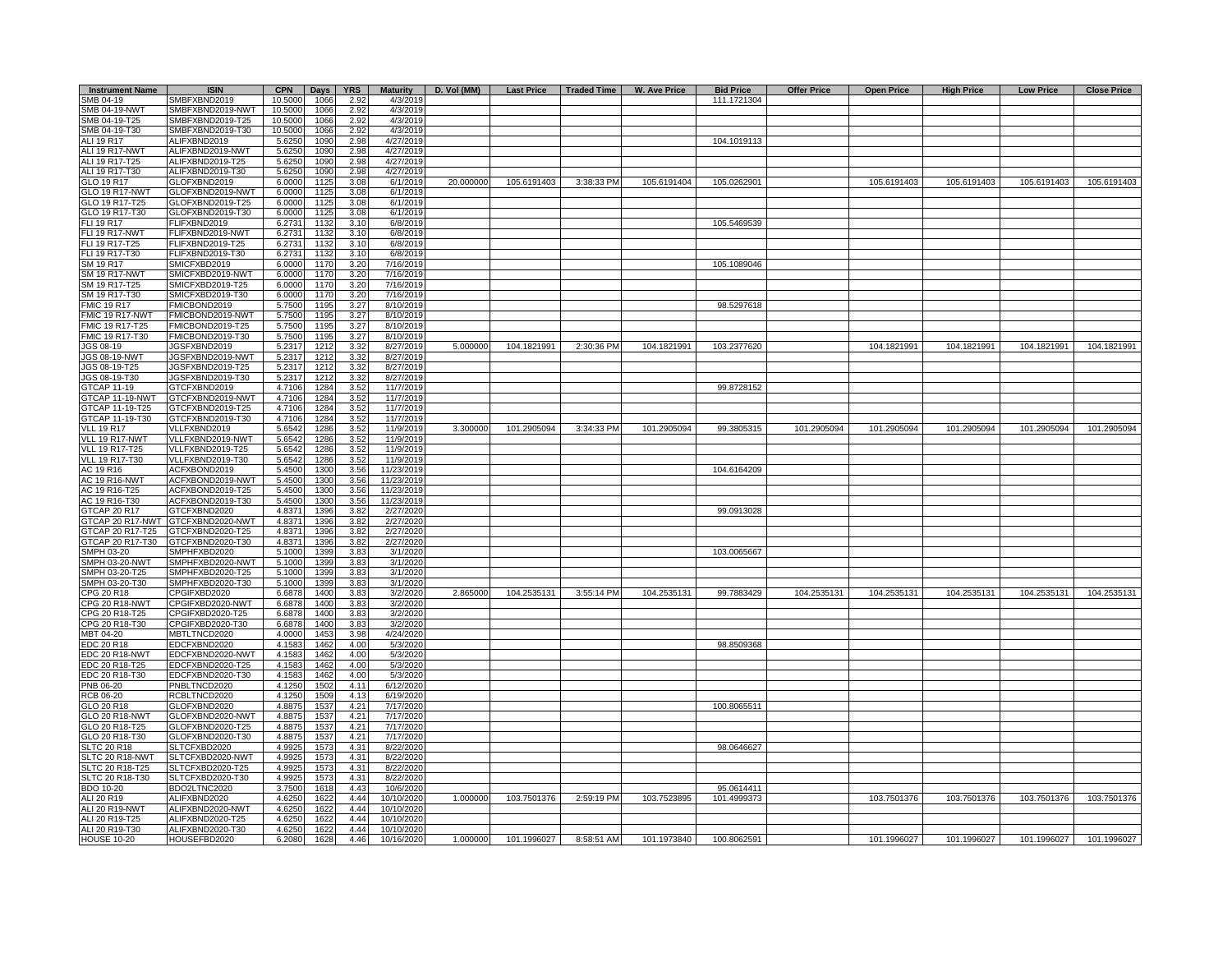| <b>Instrument Name</b>           | <b>ISIN</b>                          | <b>CPN</b>       | <b>Days</b>  | <b>YRS</b>   | <b>Maturity</b>      | D. Vol (MM) | <b>Last Price</b> | Traded Time | W. Ave Price | <b>Bid Price</b> | <b>Offer Price</b> | <b>Open Price</b> | <b>High Price</b> | <b>Low Price</b> | <b>Close Price</b> |
|----------------------------------|--------------------------------------|------------------|--------------|--------------|----------------------|-------------|-------------------|-------------|--------------|------------------|--------------------|-------------------|-------------------|------------------|--------------------|
| HOUSE 10-20-NWT                  | HOUSEFBD2020-NWT                     | 6.2080           | 1628         | 4.46         | 10/16/2020           |             |                   |             |              |                  |                    |                   |                   |                  |                    |
| HOUSE 10-20-T25                  | HOUSEFBD2020-T25                     | 6.2080           | 1628         | 4.46         | 10/16/2020           |             |                   |             |              |                  |                    |                   |                   |                  |                    |
| <b>HOUSE 10-20-T30</b>           | HOUSEFBD2020-T30                     | 6.2080           | 1628         | 4.46         | 10/16/2020           |             |                   |             |              |                  |                    |                   |                   |                  |                    |
| AEV 11-20                        | AEV2FXBD2020                         | 4.4722           | 1649         | 4.51         | 11/6/2020            | 1.440000    | 103.1945108       | 3:09:13 PM  | 103.1945108  | 100.0900192      |                    | 103.1945108       | 103.1945108       | 103.1945108      | 103.1945108        |
| <b>AEV 11-20-NWT</b>             | AEV2FXBD2020-NWT                     | 4.4722           | 1649         | 4.51         | 11/6/2020            |             |                   |             |              |                  |                    |                   |                   |                  |                    |
| AEV 11-20-T25                    | AEV2FXBD2020-T25                     | 4.4722           | 1649         | 4.51         | 11/6/2020            |             |                   |             |              |                  |                    |                   |                   |                  |                    |
| AEV 11-20-T30                    | AEV2FXBD2020-T30                     | 4.4722           | 1649         | 4.51         | 11/6/2020            |             |                   |             |              |                  |                    |                   |                   |                  |                    |
| FLI 20 R19                       | FLIFXBND2020                         | 4.8562           | 1651         | 4.52         | 11/8/2020            | 7.800000    | 103.9419255       | 3:32:20 PM  | 103.9419255  | 101.8590317      |                    | 103.9397647       | 103.9419255       | 103.9397647      | 103.9419255        |
| FLI 20 R19-NWT                   | FLIFXBND2020-NWT                     | 4.8562           | 1651         | 4.52         | 11/8/2020            |             |                   |             |              |                  |                    |                   |                   |                  |                    |
| FLI 20 R19-T25                   | FLIFXBND2020-T25                     | 4.8562           | 1651         | 4.52         | 11/8/2020            |             |                   |             |              |                  |                    |                   |                   |                  |                    |
| FLI 20 R19-T30                   | FLIFXBND2020-T30                     | 4.8562           | 165'         | 4.52         | 11/8/2020            |             |                   |             |              |                  |                    |                   |                   |                  |                    |
| AEV 20 R19                       | AEVFXBND2020                         | 4.4125           | 1664         | 4.56         | 11/21/2020           | 5.800000    | 102.9702691       | 3:14:47 PM  | 102.9719019  | 100.8754633      |                    | 102.9719019       | 102.9719019       | 102.9702691      | 102.9702691        |
| AEV 20 R19-NWT                   | AEVFXBND2020-NWT                     | 4.4125           | 1664         | 4.56         | 11/21/2020           |             |                   |             |              |                  |                    |                   |                   |                  |                    |
| AEV 20 R19-T25                   | AEVFXBND2020-T25                     | 4.4125           | 1664         | 4.56         | 11/21/2020           |             |                   |             |              |                  |                    |                   |                   |                  |                    |
| AEV 20 R19-T30                   | AEVFXBND2020-T30                     | 4.4125           | 1664         | 4.56         | 11/21/2020           |             |                   |             |              |                  |                    |                   |                   |                  |                    |
| MER 20 P19                       | MERFXBND2020                         | 4.3750           | 1685         | 4.61         | 12/12/2020           |             |                   |             |              | 100.3107472      |                    |                   |                   |                  |                    |
| MER 20 P19-NWT                   | MERFXBND2020-NWT                     | 4.3750           | 1685         | 4.61         | 12/12/2020           |             |                   |             |              |                  |                    |                   |                   |                  |                    |
| MER 20 P19-T25                   | MERFXBND2020-T25                     | 4.3750           | 1685         | 4.61         | 12/12/2020           |             |                   |             |              |                  |                    |                   |                   |                  |                    |
| MER 20 P19-T30                   | MERFXBND2020-T30                     | 4.3750           | 1685         | 4.61         | 12/12/2020           |             |                   |             |              |                  |                    |                   |                   |                  |                    |
| TEL 21 R19                       | TELFXBND2021                         | 5.2250           | 1741         | 4.77         | 2/6/2021             |             |                   |             |              | 103.5260684      |                    |                   |                   |                  |                    |
| TEL 21 R19-NWT<br>TEL 21 R19-T25 | TELFXBND2021-NWT<br>TELFXBND2021-T25 | 5.2250<br>5.2250 | 1741<br>1741 | 4.77<br>4.77 | 2/6/2021<br>2/6/2021 |             |                   |             |              |                  |                    |                   |                   |                  |                    |
| TEL 21 R19-T30                   | TELFXBND2021-T30                     | 5.2250           | 1741         | 4.77         | 2/6/2021             |             |                   |             |              |                  |                    |                   |                   |                  |                    |
| ABS 21 R19                       | ABSFXBND2021                         | 5.3350           | 1745         | 4.78         | 2/10/2021            |             |                   |             |              | 98.2779672       |                    |                   |                   |                  |                    |
| ABS 21 R19-NWT                   | ABSFXBND2021-NWT                     | 5.3350           | 1745         | 4.78         | 2/10/2021            |             |                   |             |              |                  |                    |                   |                   |                  |                    |
| ABS 21 R19-T25                   | ABSFXBND2021-T25                     | 5.3350           | 1745         | 4.78         | 2/10/2021            |             |                   |             |              |                  |                    |                   |                   |                  |                    |
| ABS 21 R19-T30                   | ABSFXBND2021-T30                     | 5.3350           | 1745         | 4.78         | 2/10/2021            |             |                   |             |              |                  |                    |                   |                   |                  |                    |
| ROCK 21 R19                      | ROCKFXBD2021                         | 5.0932           | 1750         | 4.79         | 2/15/2021            |             |                   |             |              | 100.6059432      |                    |                   |                   |                  |                    |
| ROCK 21 R19-NWT                  | ROCKFXBD2021-NWT                     | 5.0932           | 1750         | 4.79         | 2/15/2021            |             |                   |             |              |                  |                    |                   |                   |                  |                    |
| ROCK 21 R19-T25                  | ROCKFXBD2021-T25                     | 5.0932           | 1750         | 4.79         | 2/15/2021            |             |                   |             |              |                  |                    |                   |                   |                  |                    |
| ROCK 21 R19-T30                  | ROCKFXBD2021-T30                     | 5.0932           | 1750         | 4.79         | 2/15/2021            |             |                   |             |              |                  |                    |                   |                   |                  |                    |
| SMPH 02-21                       | SMPH2FBD2021                         | 4.5095           | 1760         | 4.82         | 2/25/2021            | 1.300000    | 102.2198711       | 3:51:00 PM  | 101.8914638  | 100.7967728      |                    | 100.7967728       | 102.2198711       | 100.7967728      | 102.2198711        |
| SMPH 02-21-NWT                   | MPH2FBD2021-NWT                      | 4.5095           | 1760         | 4.82         | 2/25/2021            |             |                   |             |              |                  |                    |                   |                   |                  |                    |
| SMPH 02-21-T25                   | MPH2FBD2021-T25                      | 4.5095           | 1760         | 4.82         | 2/25/2021            |             |                   |             |              |                  |                    |                   |                   |                  |                    |
| SMPH 02-21-T30                   | SMPH2FBD2021-T30                     | 4.5095           | 1760         | 4.82         | 2/25/2021            |             |                   |             |              |                  |                    |                   |                   |                  |                    |
| JGS 21 R19                       | JGSFXBND2021                         | 5.2442           | 1762         | 4.82         | 2/27/2021            | 8.200000    | 105.3989577       | 3:08:36 PM  | 105.9153982  | 103.8437846      |                    | 106.2966293       | 106.2966293       | 105.3989577      | 105.3989577        |
| JGS 21 R19-NWT                   | JGSFXBND2021-NWT                     | 5.2442           | 1762         | 4.82         | 2/27/2021            |             |                   |             |              |                  |                    |                   |                   |                  |                    |
| JGS 21 R19-T25                   | JGSFXBND2021-T25                     | 5.2442           | 1762         | 4.82         | 2/27/2021            |             |                   |             |              |                  |                    |                   |                   |                  |                    |
| JGS 21 R19-T30                   | JGSFXBND2021-T30                     | 5.2442           | 1762         | 4.82         | 2/27/2021            |             |                   |             |              |                  |                    |                   |                   |                  |                    |
| SLI 21 R18                       | SLIFXBND2021                         | 6.7150           | 1785         | 4.89         | 3/22/2021            |             |                   |             |              | 98.8250378       |                    |                   |                   |                  |                    |
| <b>SLI 21 R18-NWT</b>            | SLIFXBND2021-NWT                     | 6.7150           | 1785         | 4.89         | 3/22/2021            |             |                   |             |              |                  |                    |                   |                   |                  |                    |
| SLI 21 R18-T25                   | SLIFXBND2021-T25                     | 6.7150           | 1785         | 4.89         | 3/22/2021            |             |                   |             |              |                  |                    |                   |                   |                  |                    |
| SLI 21 R18-T30                   | SLIFXBND2021-T30                     | 6.7150           | 1785         | 4.89         | 3/22/2021            |             |                   |             |              |                  |                    |                   |                   |                  |                    |
| MNTC 21 R19                      | MNTCFXBD2021                         | 5.0700           | 1794         | 4.91         | 3/31/2021            |             |                   |             |              | 102.5196610      |                    |                   |                   |                  |                    |
| MNTC 21 R19-NWT                  | MNTCFXBD2021-NWT                     | 5.0700           | 1794         | 4.91         | 3/31/2021            |             |                   |             |              |                  |                    |                   |                   |                  |                    |
| MNTC 21 R19-T25                  | MNTCFXBD2021-T25                     | 5.0700           | 1794         | 4.91         | 3/31/2021            |             |                   |             |              |                  |                    |                   |                   |                  |                    |
| MNTC 21 R19-T30                  | MNTCFXBD2021-T30                     | 5.0700           | 1794         | 4.91         | 3/31/2021            |             |                   |             |              |                  |                    |                   |                   |                  |                    |
| SMB 21 R19                       | SMBFXBND2021                         | 5.5000           | 1796         | 4.92         | 4/2/2021             | 2.000000    | 104.1390705       | 3:37:04 PM  | 104.1390705  | 102.8087111      |                    | 104.1390705       | 104.1390705       | 104.1390705      | 104.1390705        |
| SMB 21 R19-NWT                   | SMBFXBND2021-NWT                     | 5.5000<br>5.5000 | 1796         | 4.92<br>4.92 | 4/2/2021<br>4/2/2021 |             |                   |             |              |                  |                    |                   |                   |                  |                    |
| SMB 21 R19-T25                   | SMBFXBND2021-T25<br>SMBFXBND2021-T30 | 5.5000           | 1796<br>1796 | 4.92         | 4/2/2021             |             |                   |             |              |                  |                    |                   |                   |                  |                    |
| SMB 21 R19-T30<br>BP 04-21       | LBPLTNCD2021                         | 3.7500           | 1803         | 4.94         | 4/9/2021             |             |                   |             |              |                  |                    |                   |                   |                  |                    |
| /LL 21 R19                       | VLLFXBND2021                         | 5.9437           | 1833         | 5.02         | 5/9/2021             |             |                   |             |              | 98.6882163       |                    |                   |                   |                  |                    |
| /LL 21 R19-NWT                   | VLLFXBND2021-NWT                     | 5.9437           | 1833         | 5.02         | 5/9/2021             |             |                   |             |              |                  |                    |                   |                   |                  |                    |
| VLL 21 R19-T25                   | VLLFXBND2021-T25                     | 5.9437           | 1833         | 5.02         | 5/9/2021             |             |                   |             |              |                  |                    |                   |                   |                  |                    |
| VLL 21 R19-T30                   | VLLFXBND2021-T30                     | 5.9437           | 1833         | 5.02         | 5/9/2021             |             |                   |             |              |                  |                    |                   |                   |                  |                    |
| AC 05-21                         | ACFXBOND2021                         | 6.8000           | 1836         | 5.03         | 5/12/2021            |             |                   |             |              | 112.1376572      |                    |                   |                   |                  |                    |
| AC 05-21-NWT                     | ACFXBOND2021-NWT                     | 6.8000           | 1836         | 5.03         | 5/12/2021            |             |                   |             |              |                  |                    |                   |                   |                  |                    |
| AC 05-21-T25                     | ACFXBOND2021-T25                     | 6.8000           | 1836         | 5.03         | 5/12/2021            |             |                   |             |              |                  |                    |                   |                   |                  |                    |
| AC 05-21-T30                     | ACFXBOND2021-T30                     | 6.8000           | 1836         | 5.03         | 5/12/2021            |             |                   |             |              |                  |                    |                   |                   |                  |                    |
| SM 21 R19                        | SMICFXBD2021                         | 5.2958           | 1843         | 5.05         | 5/19/2021            |             |                   |             |              | 104.2423824      |                    |                   |                   |                  |                    |
| <b>SM 21 R19-NWT</b>             | SMICFXBD2021-NWT                     | 5.2958           | 1843         | 5.05         | 5/19/2021            |             |                   |             |              |                  |                    |                   |                   |                  |                    |
| SM 21 R19-T25                    | MICFXBD2021-T25                      | 5.2958           | 1843         | 5.05         | 5/19/2021            |             |                   |             |              |                  |                    |                   |                   |                  |                    |
| SM 21 R19-T30                    | MICFXBD2021-T30                      | 5.2958           | 1843         | 5.05         | 5/19/2021            |             |                   |             |              |                  |                    |                   |                   |                  |                    |
| CHI 21 R19                       | CHIFXBND2021                         | 5.3200           | 1861         | 5.10         | 6/6/2021             |             |                   |             |              | 99.6423668       |                    |                   |                   |                  |                    |
| CHI 21 R19-NWT                   | CHIFXBND2021-NWT                     | 5.3200           | 1861         | 5.10         | 6/6/2021             |             |                   |             |              |                  |                    |                   |                   |                  |                    |
| CHI 21 R19-T25                   | CHIFXBND2021-T25                     | 5.3200           | 1861         | 5.10         | 6/6/2021             |             |                   |             |              |                  |                    |                   |                   |                  |                    |
| CHI 21 R19-T30                   | HIFXBND2021-T30                      | 5.3200           | 1861         | 5.10         | 6/6/2021             |             |                   |             |              |                  |                    |                   |                   |                  |                    |
| GTCAP 21 R19                     | GTCFXBND2021                         | 5.1965           | 1923         | 5.26         | 8/7/2021             |             |                   |             |              | 97.5009077       |                    |                   |                   |                  |                    |
| STCAP 21 R19-NWT                 | GTCFXBND2021-NWT                     | 5.1965           | 1923         | 5.26         | 8/7/2021             |             |                   |             |              |                  |                    |                   |                   |                  |                    |
| <b>GTCAP 21 R19-T25</b>          | GTCFXBND2021-T25                     | 5.1965           | 192          | 5.26         | 8/7/2021             |             |                   |             |              |                  |                    |                   |                   |                  |                    |
| <b>STCAP 21 R19-T30</b>          | GTCFXBND2021-T30                     | 5.1965           | 192          | 5.26         | 8/7/2021             |             |                   |             |              |                  |                    |                   |                   |                  |                    |
| SMPH 21 R19                      | SMPHFXBD2021                         | 5.2006           | 1948         | 5.33         | 9/1/2021             |             |                   |             |              | 103.7841083      |                    |                   |                   |                  |                    |
| SMPH 21 R19-NWT                  | SMPHFXBD2021-NWT                     | 5.2006           | 1948         | 5.33         | 9/1/2021             |             |                   |             |              |                  |                    |                   |                   |                  |                    |
| SMPH 21 R19-T25                  | SMPHFXBD2021-T25                     | 5.2006           | 1948         | 5.33         | 9/1/2021             |             |                   |             |              |                  |                    |                   |                   |                  |                    |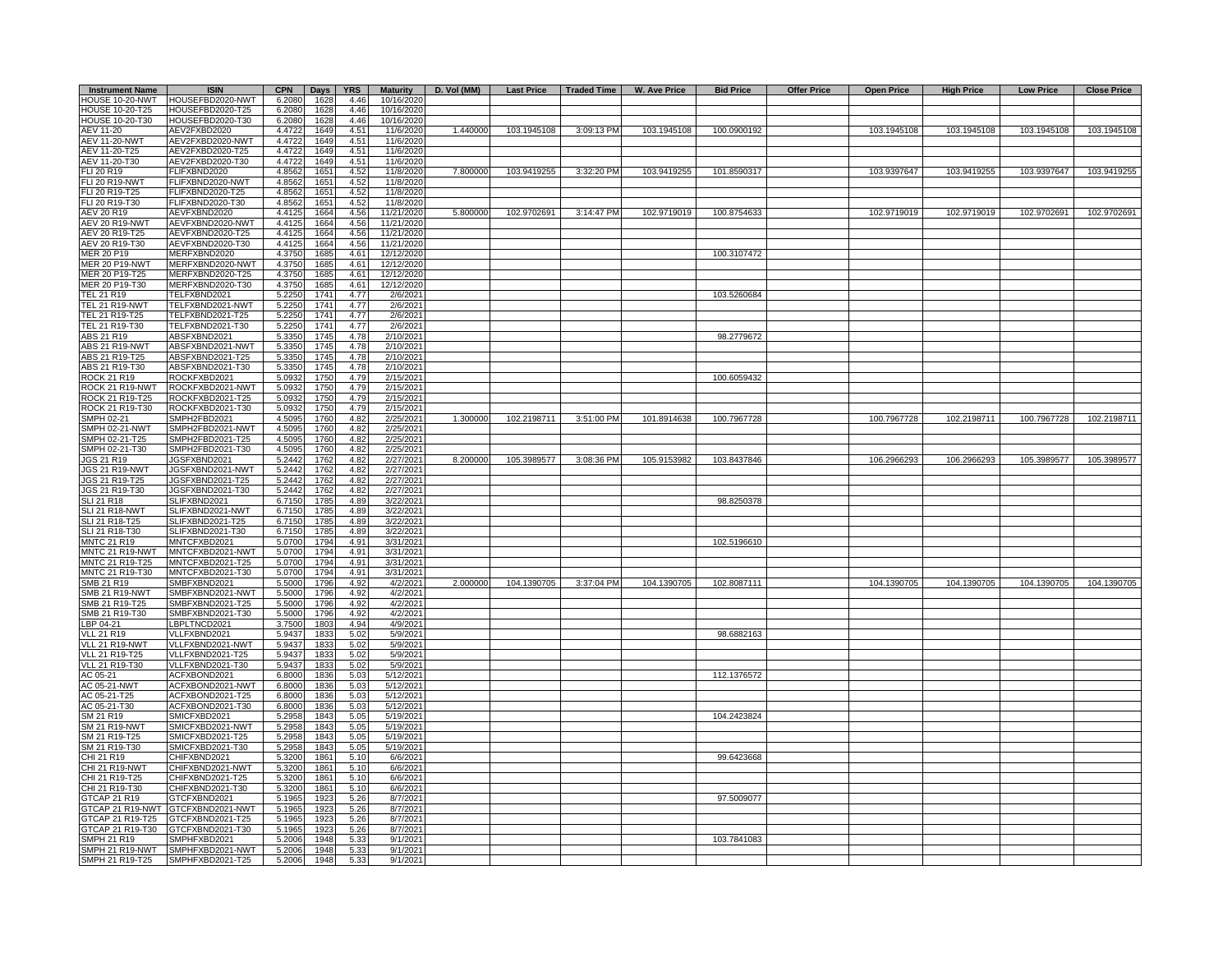| <b>Instrument Name</b>                   | <b>ISIN</b>                          | <b>CPN</b>       | <b>Days</b>  | <b>YRS</b>   | <b>Maturity</b>        | D. Vol (MM) | <b>Last Price</b> | <b>Traded Time</b> | W. Ave Price | <b>Bid Price</b> | <b>Offer Price</b> | <b>Open Price</b> | <b>High Price</b> | <b>Low Price</b> | <b>Close Price</b> |
|------------------------------------------|--------------------------------------|------------------|--------------|--------------|------------------------|-------------|-------------------|--------------------|--------------|------------------|--------------------|-------------------|-------------------|------------------|--------------------|
| SMPH 21 R19-T30                          | SMPHFXBD2021-T30                     | 5.2006           | 1948         | 5.33         | 9/1/2021               |             |                   |                    |              |                  |                    |                   |                   |                  |                    |
| CPG 21 R20                               | CPGIFXBD2021                         | 6.9758           | 1949         | 5.34         | 9/2/2021               |             |                   |                    |              | 98.7925836       |                    |                   |                   |                  |                    |
| <b>CPG 21 R20-NWT</b><br>CPG 21 R20-T25  | CPGIFXBD2021-NWT<br>CPGIFXBD2021-T25 | 6.9758<br>6.9758 | 1949<br>1949 | 5.34<br>5.34 | 9/2/2021<br>9/2/2021   |             |                   |                    |              |                  |                    |                   |                   |                  |                    |
| CPG 21 R20-T30                           | CPGIFXBD2021-T30                     | 6.9758           | 1949         | 5.34         | 9/2/2021               |             |                   |                    |              |                  |                    |                   |                   |                  |                    |
| AP 21 R19                                | APCFXBND2021                         | 5.2050           | 1957         | 5.36         | 9/10/2021              |             |                   |                    |              | 103.2162507      |                    |                   |                   |                  |                    |
| AP 21 R19-NWT                            | APCFXBND2021-NWT                     | 5.2050           | 1957         | 5.36         | 9/10/2021              |             |                   |                    |              |                  |                    |                   |                   |                  |                    |
| AP 21 R19-T25                            | APCFXBND2021-T25                     | 5.2050           | 1957         | 5.36         | 9/10/2021              |             |                   |                    |              |                  |                    |                   |                   |                  |                    |
| AP 21 R19-T30                            | APCFXBND2021-T30                     | 5.2050           | 195          | 5.36         | 9/10/2021              |             |                   |                    |              |                  |                    |                   |                   |                  |                    |
| MBT 11-21                                | MBTLTNCD2021                         | 4.2500           | 2029         | 5.56         | 11/21/2021             |             |                   |                    |              |                  |                    |                   |                   |                  |                    |
| FLI 21 R20                               | FLIFXBND2021                         | 5.4000           | 2042         | 5.59         | 12/4/2021              |             |                   |                    |              | 104.4237458      |                    |                   |                   |                  |                    |
| <b>FLI 21 R20-NWT</b>                    | FLIFXBND2021-NWT                     | 5.4000           | 2042         | 5.59         | 12/4/2021              |             |                   |                    |              |                  |                    |                   |                   |                  |                    |
| FLI 21 R20-T25                           | FLIFXBND2021-T25                     | 5.4000           | 2042         | 5.59         | 12/4/2021              |             |                   |                    |              |                  |                    |                   |                   |                  |                    |
| FLI 21 R20-T30                           | FLIFXBND2021-T30                     | 5.4000           | 2042         | 5.59<br>5.81 | 12/4/2021              |             |                   |                    |              |                  |                    |                   |                   |                  |                    |
| <b>RLC 02-22</b><br><b>RLC 02-22-NWT</b> | RLCFXBND2022<br>RLCFXBND2022-NWT     | 4.8000<br>4.8000 | 2123<br>2123 | 5.81         | 2/23/2022<br>2/23/2022 |             |                   |                    |              | 100.2445651      |                    |                   |                   |                  |                    |
| RLC 02-22-T25                            | RLCFXBND2022-T25                     | 4.8000           | 2123         | 5.81         | 2/23/2022              |             |                   |                    |              |                  |                    |                   |                   |                  |                    |
| RLC 02-22-T30                            | RLCFXBND2022-T30                     | 4.8000           | 212          | 5.81         | 2/23/2022              |             |                   |                    |              |                  |                    |                   |                   |                  |                    |
| SMB 22 R19                               | SMBFXBND2022                         | 6.6000           | 216'         | 5.92         | 4/2/2022               |             |                   |                    |              | 98.0812242       |                    |                   |                   |                  |                    |
| <b>SMB 22 R19-NWT</b>                    | SMBFXBND2022-NWT                     | 6.6000           | 216'         | 5.92         | 4/2/2022               |             |                   |                    |              |                  |                    |                   |                   |                  |                    |
| SMB 22 R19-T25                           | SMBFXBND2022-T25                     | 6.6000           | 2161         | 5.92         | 4/2/2022               |             |                   |                    |              |                  |                    |                   |                   |                  |                    |
| SMB 22 R19-T30                           | SMBFXBND2022-T30                     | 6.6000           | 2161         | 5.92         | 4/2/2022               |             |                   |                    |              |                  |                    |                   |                   |                  |                    |
| ALI 22 R19                               | ALIFXBND2022                         | 6.0000           | 2186         | 5.98         | 4/27/2022              |             |                   |                    |              | 108.6132349      |                    |                   |                   |                  |                    |
| ALI 22 R19-NWT                           | ALIFXBND2022-NWT                     | 6.0000           | 2186         | 5.98         | 4/27/2022              |             |                   |                    |              |                  |                    |                   |                   |                  |                    |
| ALI 22 R19-T25<br>ALI 22 R19-T30         | ALIFXBND2022-T25                     | 6.0000<br>6.0000 | 2186<br>2186 | 5.98<br>5.98 | 4/27/2022<br>4/27/2022 |             |                   |                    |              |                  |                    |                   |                   |                  |                    |
| ALI 22 4.5                               | ALIFXBND2022-T30<br>ALI2FXBD2022     | 4.5000           | 2188         | 5.99         | 4/29/2022              | 23.220000   | 101.7068225       | 2:54:16 PM         | 102.4389544  | 100.7833421      |                    | 103.0433086       | 103.0433086       | 101.7068225      | 101.7068225        |
| ALI 22 4.5-NWT                           | ALI2FXBD2022-NWT                     | 4.5000           | 2188         | 5.99         | 4/29/2022              |             |                   |                    |              |                  |                    |                   |                   |                  |                    |
| ALI 22 4.5-T25                           | ALI2FXBD2022-T25                     | 4.5000           | 2188         | 5.99         | 4/29/2022              |             |                   |                    |              |                  |                    |                   |                   |                  |                    |
| ALI 22 4.5-T30                           | ALI2FXBD2022-T30                     | 4.5000           | 2188         | 5.99         | 4/29/2022              |             |                   |                    |              |                  |                    |                   |                   |                  |                    |
| <b>SLTC 22 R20</b>                       | SLTCFXBD2022                         | 5.5796           | 2211         | 6.05         | 5/22/2022              |             |                   |                    |              | 97.8768170       |                    |                   |                   |                  |                    |
| SLTC 22 R20-NWT                          | SLTCFXBD2022-NWT                     | 5.5796           | 2211         | 6.05         | 5/22/2022              |             |                   |                    |              |                  |                    |                   |                   |                  |                    |
| SLTC 22 R20-T25                          | SLTCFXBD2022-T25                     | 5.5796           | 2211         | 6.05         | 5/22/2022              |             |                   |                    |              |                  |                    |                   |                   |                  |                    |
| SLTC 22 R20-T30                          | SLTCFXBD2022-T30                     | 5.5796           | 2211         | 6.05         | 5/22/2022              |             |                   |                    |              |                  |                    |                   |                   |                  |                    |
| <b>HOUSE 22 R20</b><br>HOUSE 22 R20-NWT  | HOUSEFBD2022<br>HOUSEFBD2022-NWT     | 6.1310<br>6.1310 | 2266<br>2266 | 6.20<br>6.20 | 7/16/2022<br>7/16/2022 |             |                   |                    |              | 96.8810226       | 100.6729139        |                   |                   |                  |                    |
| HOUSE 22 R20-T25                         | HOUSEFBD2022-T25                     | 6.1310           | 2266         | 6.20         | 7/16/2022              |             |                   |                    |              |                  |                    |                   |                   |                  |                    |
| HOUSE 22 R20-T30                         | HOUSEFBD2022-T30                     | 6.1310           | 2266         | 6.20         | 7/16/2022              |             |                   |                    |              |                  |                    |                   |                   |                  |                    |
| SM 22 R19                                | SMICFXBD2022                         | 6.9442           | 2266         | 6.20         | 7/16/2022              | 2.400000    | 113.4020145       | 8:46:17 AM         | 113.3864748  | 113.1839103      |                    | 113.4020145       | 113.4020145       | 113.4020145      | 113.4020145        |
| <b>SM 22 R19-NWT</b>                     | SMICFXBD2022-NWT                     | 6.9442           | 2266         | 6.20         | 7/16/2022              |             |                   |                    |              |                  |                    |                   |                   |                  |                    |
| SM 22 R19-T25                            | SMICFXBD2022-T25                     | 6.9442           | 2266         | 6.20         | 7/16/2022              |             |                   |                    |              |                  |                    |                   |                   |                  |                    |
| SM 22 R19-T30                            | SMICFXBD2022-T30                     | 6.9442           | 2266         | 6.20         | 7/16/2022              |             |                   |                    |              |                  |                    |                   |                   |                  |                    |
| AEV 22 R20                               | AEVFXBND2022                         | 5.0056           | 2287         | 6.26         | 8/6/2022               |             |                   |                    |              | 102.7451100      |                    |                   |                   |                  |                    |
| <b>AEV 22 R20-NWT</b><br>AEV 22 R20-T25  | AEVFXBND2022-NWT<br>AEVFXBND2022-T25 | 5.0056<br>5.0056 | 2287<br>2287 | 6.26<br>6.26 | 8/6/2022<br>8/6/2022   |             |                   |                    |              |                  |                    |                   |                   |                  |                    |
| AEV 22 R20-T30                           | AEVFXBND2022-T30                     | 5.0056           | 2287         | 6.26         | 8/6/2022               |             |                   |                    |              |                  |                    |                   |                   |                  |                    |
| <b>FLI 22 R20</b>                        | FLIFXBND2022                         | 5.3567           | 230'         | 6.30         | 8/20/2022              |             |                   |                    |              | 104.1169999      |                    |                   |                   |                  |                    |
| <b>FLI 22 R20-NWT</b>                    | FLIFXBND2022-NWT                     | 5.3567           | 230'         | 6.30         | 8/20/2022              |             |                   |                    |              |                  |                    |                   |                   |                  |                    |
| FLI 22 R20-T25                           | FLIFXBND2022-T25                     | 5.3567           | 230'         | 6.30         | 8/20/2022              |             |                   |                    |              |                  |                    |                   |                   |                  |                    |
| FLI 22 R20-T30                           | FLIFXBND2022-T30                     | 5.3567           | 2301         | 6.30         | 8/20/2022              |             |                   |                    |              |                  |                    |                   |                   |                  |                    |
| GTCAP 23 R20                             | GTCFXBND2023                         | 5.0937           | 2492         | 6.82         | 2/27/2023              |             |                   |                    |              | 96.0433619       |                    |                   |                   |                  |                    |
| GTCAP 23 R20-NWT                         | GTCFXBND2023-NWT                     | 5.0937           | 2492         | 6.82         | 2/27/2023              |             |                   |                    |              |                  |                    |                   |                   |                  |                    |
| GTCAP 23 R20-T25                         | GTCFXBND2023-T25                     | 5.0937           | 2492         | 6.82         | 2/27/2023              |             |                   |                    |              |                  |                    |                   |                   |                  |                    |
| GTCAP 23 R20-T30<br>EDC 23 R19           | GTCFXBND2023-T30<br>EDCFXBND2023     | 5.0937<br>4.7312 | 2492<br>2557 | 6.82<br>7.00 | 2/27/2023<br>5/3/2023  |             |                   |                    |              | 98.4280575       |                    |                   |                   |                  |                    |
| EDC 23 R19-NWT                           | EDCFXBND2023-NWT                     | 4.7312           | 2557         | 7.00         | 5/3/2023               |             |                   |                    |              |                  |                    |                   |                   |                  |                    |
| EDC 23 R19-T25                           | EDCFXBND2023-T25                     | 4.7312           | 2557         | 7.00         | 5/3/2023               |             |                   |                    |              |                  |                    |                   |                   |                  |                    |
| EDC 23 R19-T30                           | EDCFXBND2023-T30                     | 4.7312           | 255          | 7.00         | 5/3/2023               |             |                   |                    |              |                  |                    |                   |                   |                  |                    |
| GLO 23 R20                               | GLOFXBND2023                         | 5.2792           | 2632         | 7.21         | 7/17/2023              | 20,000000   | 104.9305426       | 3:45:55 PM         | 104.9305426  | 104.9305426      |                    | 104.9305426       | 104.9305426       | 104.9305426      | 104.9305426        |
| GLO 23 R20-NWT                           | GLOFXBND2023-NWT                     | 5.2792           | 2632         | 7.21         | 7/17/2023              |             |                   |                    |              |                  |                    |                   |                   |                  |                    |
| GLO 23 R20-T25                           | GLOFXBND2023-T25                     | 5.2792           | 2632         | 7.21         | 7/17/2023              |             |                   |                    |              |                  |                    |                   |                   |                  |                    |
| GLO 23 R20-T30                           | GLOFXBND2023-T30                     | 5.2792           | 2632         | 7.21         | 7/17/2023              |             |                   |                    |              |                  |                    |                   |                   |                  |                    |
| FLI 23 R20<br><b>FLI 23 R20-NWT</b>      | FLIFXBND2023<br>FLIFXBND2023-NWT     | 5.4333           | 2746         | 7.52         | 11/8/2023<br>11/8/2023 |             |                   |                    |              | 102.3845186      |                    |                   |                   |                  |                    |
| FLI 23 R20-T25                           | ELIFXBND2023-T25                     | 5.4333<br>5.4333 | 2746<br>2746 | 7.52<br>7.52 | 11/8/2023              |             |                   |                    |              |                  |                    |                   |                   |                  |                    |
| FLI 23 R20-T30                           | FLIFXBND2023-T30                     | 5.4333           | 2746         | 7.52         | 11/8/2023              |             |                   |                    |              |                  |                    |                   |                   |                  |                    |
| AEV 23 R20                               | AEVFXBND2023                         | 4.6188           | 2759         | 7.55         | 11/21/2023             |             |                   |                    |              | 100.1182773      |                    |                   |                   |                  |                    |
| <b>AEV 23 R20-NWT</b>                    | AEVFXBND2023-NWT                     | 4.6188           | 2759         | 7.55         | 11/21/2023             |             |                   |                    |              |                  |                    |                   |                   |                  |                    |
| AEV 23 R20-T25                           | AEVFXBND2023-T25                     | 4.6188           | 2759         | 7.55         | 11/21/2023             |             |                   |                    |              |                  |                    |                   |                   |                  |                    |
| AEV 23 R20-T30                           | AEVFXBND2023-T30                     | 4.6188           | 2759         | 7.55         | 11/21/2023             |             |                   |                    |              |                  |                    |                   |                   |                  |                    |
| FDC 24 R21                               | FDCFXBND2024                         | 6.1458           | 2823         | 7.73         | 1/24/2024              |             |                   |                    |              | 106.4791655      |                    |                   |                   |                  |                    |
| <b>FDC 24 R21-NWT</b>                    | FDCFXBND2024-NWT                     | 6.1458           | 2823         | 7.73         | 1/24/2024              |             |                   |                    |              |                  |                    |                   |                   |                  |                    |
| FDC 24 R21-T25<br>FDC 24 R21-T30         | DCFXBND2024-T25<br>DCFXBND2024-T30   | 6.1458<br>6.1458 | 282<br>282   | 7.73<br>7.73 | 1/24/2024<br>1/24/2024 |             |                   |                    |              |                  |                    |                   |                   |                  |                    |
| ALI 24 R20                               | ALIFXBND2024                         | 5.0000           | 2829         | 7.75         | 1/30/2024              |             |                   |                    |              | 103.0672620      | 105.2359502        |                   |                   |                  |                    |
|                                          |                                      |                  |              |              |                        |             |                   |                    |              |                  |                    |                   |                   |                  |                    |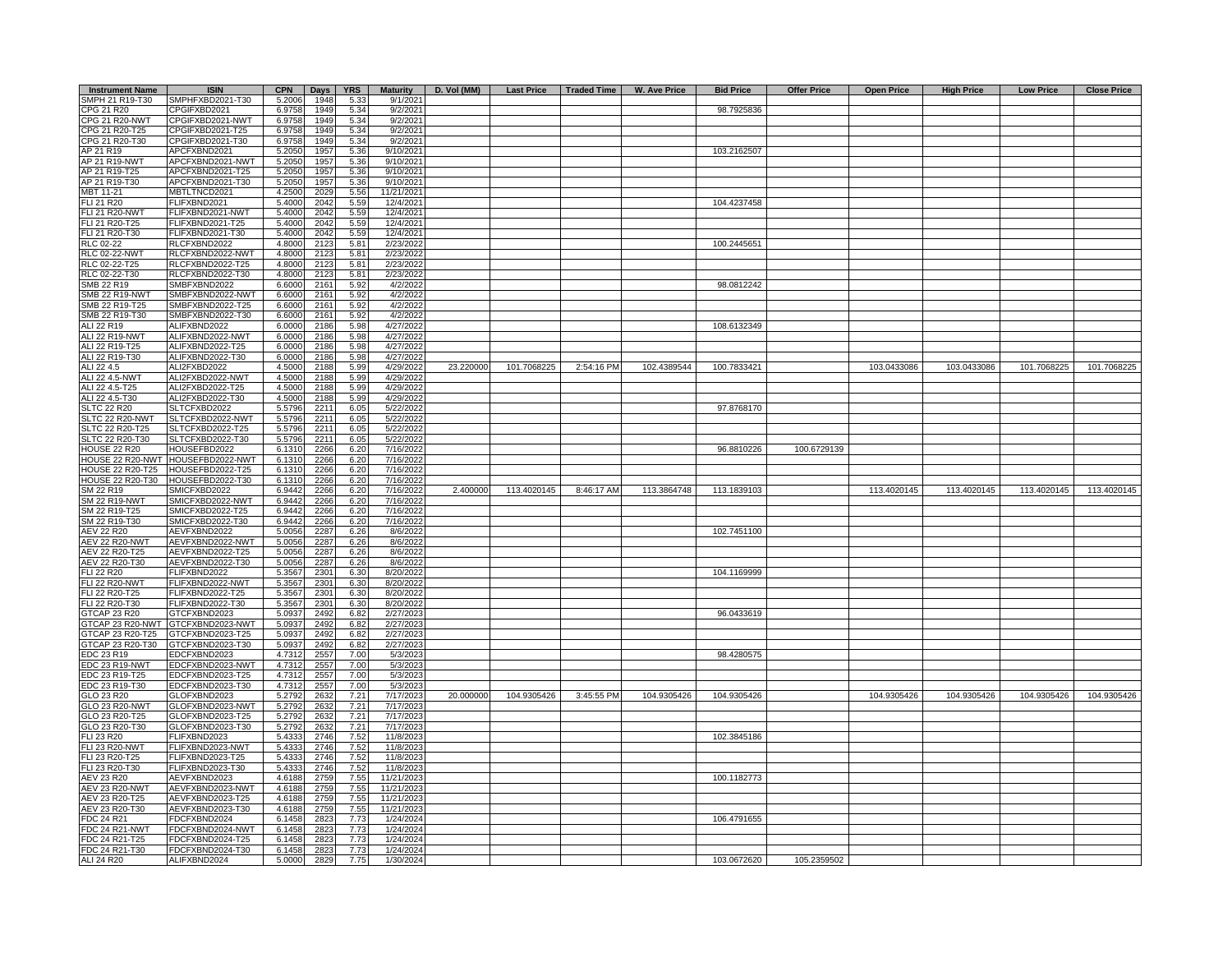| <b>Instrument Name</b>                             | <b>ISIN</b>                          | <b>CPN</b>       | <b>Days</b>  | <b>YRS</b>    | <b>Maturity</b>          |          |             |             | D. Vol (MM)   Last Price   Traded Time   W. Ave Price | <b>Bid Price</b> | <b>Offer Price</b> | <b>Open Price</b> | <b>High Price</b> | <b>Low Price</b> | <b>Close Price</b> |
|----------------------------------------------------|--------------------------------------|------------------|--------------|---------------|--------------------------|----------|-------------|-------------|-------------------------------------------------------|------------------|--------------------|-------------------|-------------------|------------------|--------------------|
| ALI 24 R20-NWT                                     | ALIFXBND2024-NWT                     | 5.0000           | 2829         | 7.75          | 1/30/2024                |          |             |             |                                                       |                  |                    |                   |                   |                  |                    |
| ALI 24 R20-T25                                     | ALIFXBND2024-T25                     | 5.0000           | 2829         | 7.75          | 1/30/2024                |          |             |             |                                                       |                  |                    |                   |                   |                  |                    |
| ALI 24 R20-T30<br><b>TEL 24 R21</b>                | ALIFXBND2024-T30<br>TELFXBND2024     | 5.0000<br>5.2813 | 2829<br>2836 | 7.75<br>7.76  | 1/30/2024<br>2/6/2024    |          |             |             |                                                       | 102.6120126      |                    |                   |                   |                  |                    |
| <b>TEL 24 R21-NWT</b>                              | TELFXBND2024-NWT                     | 5.2813           | 2836         | 7.76          | 2/6/2024                 |          |             |             |                                                       |                  |                    |                   |                   |                  |                    |
| TEL 24 R21-T25                                     | TELFXBND2024-T25                     | 5.2813           | 2836         | 7.76          | 2/6/2024                 |          |             |             |                                                       |                  |                    |                   |                   |                  |                    |
| TEL 24 R21-T30                                     | TELFXBND2024-T30                     | 5.2813           | 2836         | 7.76          | 2/6/2024                 |          |             |             |                                                       |                  |                    |                   |                   |                  |                    |
| JGS 24 R20                                         | JGSFXBND2024                         | 5.3000           | 285          | 7.82          | 2/27/2024                |          |             |             |                                                       | 102.8923232      |                    |                   |                   |                  |                    |
| <b>JGS 24 R20-NWT</b>                              | JGSFXBND2024-NWT                     | 5.3000           | 2857         | 7.82          | 2/27/2024                |          |             |             |                                                       |                  |                    |                   |                   |                  |                    |
| JGS 24 R20-T25                                     | JGSFXBND2024-T25                     | 5.3000           | 2857         | 7.82          | 2/27/2024                |          |             |             |                                                       |                  |                    |                   |                   |                  |                    |
| JGS 24 R20-T30                                     | JGSFXBND2024-T30                     | 5.3000           | 2857         | 7.82          | 2/27/2024                |          |             |             |                                                       |                  |                    |                   |                   |                  |                    |
| <b>MNTC 24 R21</b>                                 | MNTCFXBD2024                         | 5.5000           | 2890         | 7.91          | 3/31/2024                |          |             |             |                                                       | 104.2811648      |                    |                   |                   |                  |                    |
| MNTC 24 R21-NWT<br>MNTC 24 R21-T25                 | MNTCFXBD2024-NWT<br>MNTCFXBD2024-T25 | 5.5000<br>5.5000 | 2890         | 7.91<br>7.91  | 3/31/2024                |          |             |             |                                                       |                  |                    |                   |                   |                  |                    |
| MNTC 24 R21-T30                                    | MNTCFXBD2024-T30                     | 5.5000           | 2890<br>2890 | 7.91          | 3/31/2024<br>3/31/2024   |          |             |             |                                                       |                  |                    |                   |                   |                  |                    |
| SMB 24 R21                                         | SMBFXBND2024                         | 6.0000           | 2892         | 7.92          | 4/2/2024                 |          |             |             |                                                       | 105.7971210      |                    |                   |                   |                  |                    |
| SMB 24 R21-NWT                                     | SMBFXBND2024-NWT                     | 6.0000           | 2892         | 7.92          | 4/2/2024                 |          |             |             |                                                       |                  |                    |                   |                   |                  |                    |
| SMB 24 R21-T25                                     | SMBFXBND2024-T25                     | 6.000            | 2892         | 7.92          | 4/2/2024                 |          |             |             |                                                       |                  |                    |                   |                   |                  |                    |
| SMB 24 R21-T30                                     | SMBFXBND2024-T30                     | 6.000            | 2892         | 7.92          | 4/2/2024                 |          |             |             |                                                       |                  |                    |                   |                   |                  |                    |
| SM 24 R21                                          | SMICFXBD2024                         | 5.612            | 2939         | 8.05          | 5/19/2024                |          |             |             |                                                       | 104.6886199      |                    |                   |                   |                  |                    |
| <b>SM 24 R21-NWT</b>                               | SMICFXBD2024-NWT                     | 5.612            | 2939         | 8.05          | 5/19/2024                |          |             |             |                                                       |                  |                    |                   |                   |                  |                    |
| SM 24 R21-T25                                      | SMICFXBD2024-T25                     | 5.612            | 2939         | 8.05          | 5/19/2024                |          |             |             |                                                       |                  |                    |                   |                   |                  |                    |
| SM 24 R21-T30                                      | SMICFXBD2024-T30                     | 5.612            | 2939         | 8.05          | 5/19/2024                |          |             |             |                                                       |                  |                    |                   |                   |                  |                    |
| <b>GTCAP 24 R21</b>                                | GTCFXBND2024                         | 5.625            | 3019         | 8.27          | 8/7/2024                 |          |             |             |                                                       | 105.9512887      |                    |                   |                   |                  |                    |
|                                                    | GTCAP 24 R21-NWT GTTCFXBND2024-NWT   | 5.6250           | 3019         | 8.27          | 8/7/2024                 |          |             |             |                                                       |                  |                    |                   |                   |                  |                    |
| GTCAP 24 R21-T25<br>GTCAP 24 R21-T30               | GTCFXBND2024-T25<br>GTCFXBND2024-T30 | 5.6250<br>5.6250 | 3019<br>3019 | 8.27<br>8.27  | 8/7/2024<br>8/7/2024     |          |             |             |                                                       |                  |                    |                   |                   |                  |                    |
| SMPH 24 R21                                        | SMPHFXBD2024                         | 5.7417           | 3044         | 8.33          | 9/1/2024                 |          |             |             |                                                       | 102.6169592      |                    |                   |                   |                  |                    |
| <b>SMPH 24 R21-NWT</b>                             | SMPHFXBD2024-NWT                     | 5.7417           | 3044         | 8.33          | 9/1/2024                 |          |             |             |                                                       |                  |                    |                   |                   |                  |                    |
| SMPH 24 R21-T25                                    | MPHFXBD2024-T25                      | 5.7417           | 3044         | 8.33          | 9/1/2024                 |          |             |             |                                                       |                  |                    |                   |                   |                  |                    |
| SMPH 24 R21-T30                                    | MPHFXBD2024-T30                      | 5.7417           | 3044         | 8.33          | 9/1/2024                 |          |             |             |                                                       |                  |                    |                   |                   |                  |                    |
| FLI 24 R21                                         | FLIFXBND2024                         | 5.6389           | 3138         | 8.59          | 12/4/2024                |          |             |             |                                                       | 100.9435231      |                    |                   |                   |                  |                    |
| <b>FLI 24 R21-NWT</b>                              | FLIFXBND2024-NWT                     | 5.6389           | 3138         | 8.59          | 12/4/2024                |          |             |             |                                                       |                  |                    |                   |                   |                  |                    |
| FLI 24 R21-T25                                     | FLIFXBND2024-T25                     | 5.6389           | 3138         | 8.59          | 12/4/2024                |          |             |             |                                                       |                  |                    |                   |                   |                  |                    |
| FLI 24 R21-T30                                     | FLIFXBND2024-T30                     | 5.6389           | 3138         | 8.59          | 12/4/2024                |          |             |             |                                                       |                  |                    |                   |                   |                  |                    |
| RLC 02-25                                          | RLCFXBND2025                         | 4.9344           | 3219         | 8.81          | 2/23/2025                |          |             |             |                                                       | 94.0868123       |                    |                   |                   |                  |                    |
| <b>RLC 02-25-NWT</b>                               | RLCFXBND2025-NWT                     | 4.9344           | 3219         | 8.81          | 2/23/2025                |          |             |             |                                                       |                  |                    |                   |                   |                  |                    |
| RLC 02-25-T25<br>RLC 02-25-T30                     | RLCFXBND2025-T25<br>RLCFXBND2025-T30 | 4.9344<br>4.9344 | 3219<br>3219 | 8.81<br>8.81  | 2/23/2025<br>2/23/2025   |          |             |             |                                                       |                  |                    |                   |                   |                  |                    |
| ALI 25 R21                                         | ALIFXBND2025                         | 5.6250           | 3280         | 8.98          | 4/25/2025                | 4.300000 | 108.0431233 | 3:02:17 PM  | 108.2670725                                           | 107.1283235      |                    | 109.0061049       | 109.0061049       | 108.0431233      | 108.0431233        |
| <b>ALI 25 R21-NWT</b>                              | ALIFXBND2025-NWT                     | 5.6250           | 3280         | 8.98          | 4/25/2025                |          |             |             |                                                       |                  |                    |                   |                   |                  |                    |
| ALI 25 R21-T25                                     | ALIFXBND2025-T25                     | 5.6250           | 3280         | 8.98          | 4/25/2025                |          |             |             |                                                       |                  |                    |                   |                   |                  |                    |
| ALI 25 R21-T30                                     | ALIFXBND2025-T30                     | 5.6250           | 3280         | 8.98          | 4/25/2025                |          |             |             |                                                       |                  |                    |                   |                   |                  |                    |
| <b>SLTC 25 R22</b>                                 | SLTCFXBD2025                         | 6.4872           | 3307         | 9.05          | 5/22/2025                |          |             |             |                                                       | 98.2279241       |                    |                   |                   |                  |                    |
| SLTC 25 R22-NWT                                    | SLTCFXBD2025-NWT                     | 6.4872           | 3307         | 9.05          | 5/22/2025                |          |             |             |                                                       |                  |                    |                   |                   |                  |                    |
| <b>SLTC 25 R22-T25</b>                             | SLTCFXBD2025-T25                     | 6.4872           | 3307         | 9.05          | 5/22/2025                |          |             |             |                                                       |                  |                    |                   |                   |                  |                    |
| SLTC 25 R22-T30                                    | SLTCFXBD2025-T30                     | 6.4872           | 3307         | 9.05          | 5/22/2025                |          |             |             |                                                       |                  |                    |                   |                   |                  |                    |
| <b>IOUSE 25 R22</b>                                | HOUSEFBD2025                         | 6.8666           | 3362         | 9.20          | 7/16/2025                |          |             |             |                                                       | 98.2641761       |                    |                   |                   |                  |                    |
| <b>IOUSE 25 R22-NWT</b><br><b>IOUSE 25 R22-T25</b> | HOUSEFBD2025-NWT<br>HOUSEFBD2025-T25 | 6.8666<br>6.8666 | 3362<br>3362 | 9.20<br>9.20  | 7/16/2025<br>7/16/2025   |          |             |             |                                                       |                  |                    |                   |                   |                  |                    |
| <b>IOUSE 25 R22-T30</b>                            | HOUSEFBD2025-T30                     | 6.8666           | 3362         | 9.20          | 7/16/2025                |          |             |             |                                                       |                  |                    |                   |                   |                  |                    |
| <b>LI 25 R22</b>                                   | FLIFXBND2025                         | 5.713            | 3397         | 9.30          | 8/20/2025                |          |             |             |                                                       | 103.0220503      |                    |                   |                   |                  |                    |
| ELI 25 R22-NWT                                     | FLIFXBND2025-NWT                     | 5.7139           | 3397         | 9.30          | 8/20/2025                |          |             |             |                                                       |                  |                    |                   |                   |                  |                    |
| FLI 25 R22-T25                                     | FLIFXBND2025-T25                     | 5.7139           | 3397         | 9.30          | 8/20/2025                |          |             |             |                                                       |                  |                    |                   |                   |                  |                    |
| FLI 25 R22-T30                                     | FLIFXBND2025-T30                     | 5.7139           | 3397         | 9.30          | 8/20/2025                |          |             |             |                                                       |                  |                    |                   |                   |                  |                    |
| ALI 25 R22                                         | ALI2FXBD2025                         | 4.7500           | 3463         | 9.48          | 10/25/2025               | 3.000000 | 102.2975658 | 11:47:43 AM | 102.2989157                                           | 100.1882425      | 101.9112266        | 102.2975658       | 102.2975658       | 102.2975658      | 102.2975658        |
| ALI 25 R22-NWT                                     | ALI2FXBD2025-NWT                     | 4.7500           | 3463         | 9.48          | 10/25/2025               |          |             |             |                                                       |                  |                    |                   |                   |                  |                    |
| ALI 25 R22-T25                                     | ALI2FXBD2025-T25                     | 4.7500           | 3463         | 9.48          | 10/25/2025               |          |             |             |                                                       |                  |                    |                   |                   |                  |                    |
| ALI 25 R22-T30<br>SMPH 25 R23                      | ALI2FXBD2025-T30<br>SMPHFXBD2025     | 4.7500<br>4.7990 | 3463<br>3494 | 9.48<br>9.57  | 10/25/2025               | 2.000000 |             |             |                                                       |                  |                    |                   |                   |                  |                    |
| SMPH 25 R23-NWT                                    | SMPHFXBD2025-NWT                     | 4.7990           | 3494         | 9.57          | 11/25/2025<br>11/25/2025 |          | 102.3121212 | 11:53:48 AM | 102.3121212                                           | 100.1820492      |                    | 102.3121212       | 102.3121212       | 102.3121212      | 102.3121212        |
| SMPH 25 R23-T25                                    | MPHFXBD2025-T25                      | 4.7990           | 3494         | 9.57          | 11/25/2025               |          |             |             |                                                       |                  |                    |                   |                   |                  |                    |
| SMPH 25 R23-T30                                    | SMPHFXBD2025-T30                     | 4.7990           | 3494         | 9.57          | 11/25/2025               |          |             |             |                                                       |                  |                    |                   |                   |                  |                    |
| MER 25 R20                                         | MERFXBND2025                         | 4.8750           | 3511         | 9.61          | 12/12/2025               |          |             |             |                                                       | 100.9582619      |                    |                   |                   |                  |                    |
| MER 25 R20-NWT                                     | MERFXBND2025-NWT                     | 4.8750           | 3511         | 9.61          | 12/12/2025               |          |             |             |                                                       |                  |                    |                   |                   |                  |                    |
| MER 25 R20-T25                                     | MERFXBND2025-T25                     | 4.8750           | 3511         | 9.61          | 12/12/2025               |          |             |             |                                                       |                  |                    |                   |                   |                  |                    |
| MER 25 R20-T30                                     | MERFXBND2025-T30                     | 4.8750           | 3511         | 9.61          | 12/12/2025               |          |             |             |                                                       |                  |                    |                   |                   |                  |                    |
| ALI 26 R23                                         | ALIFXBND2026                         | 4.8500           | 361          | 9.89          | 3/23/2026                | 4.300000 | 101.9642675 | 2:55:56 PM  | 101.9642675                                           | 100.8165088      |                    | 101.9642675       | 101.9642675       | 101.9642675      | 101.9642675        |
| ALI 26 R23-NWT                                     | ALIFXBND2026-NWT                     | 4.8500           | 361          | 9.89          | 3/23/2026                |          |             |             |                                                       |                  |                    |                   |                   |                  |                    |
| ALI 26 R23-T25                                     | ALIFXBND2026-T25                     | 4.8500           | 361          | 9.89          | 3/23/2026                |          |             |             |                                                       |                  |                    |                   |                   |                  |                    |
| ALI 26 R23-T30<br>AP 26 R21                        | ALIFXBND2026-T30<br>APCFXBND2026     | 4.8500<br>6.1000 | 3612<br>378  | 9.89<br>10.36 | 3/23/2026<br>9/10/2026   |          |             |             |                                                       | 109.6980355      |                    |                   |                   |                  |                    |
| AP 26 R21-NWT                                      | APCFXBND2026-NWT                     | 6.1000           | 3783         | 10.36         | 9/10/2026                |          |             |             |                                                       |                  |                    |                   |                   |                  |                    |
| AP 26 R21-T25                                      | APCFXBND2026-T25                     | 6.1000           | 3783         | 10.36         | 9/10/2026                |          |             |             |                                                       |                  |                    |                   |                   |                  |                    |
| AP 26 R21-T30                                      | APCFXBND2026-T30                     | 6.1000           | 3783         | 10.36         | 9/10/2026                |          |             |             |                                                       |                  |                    |                   |                   |                  |                    |
|                                                    |                                      |                  |              |               |                          |          |             |             |                                                       |                  |                    |                   |                   |                  |                    |